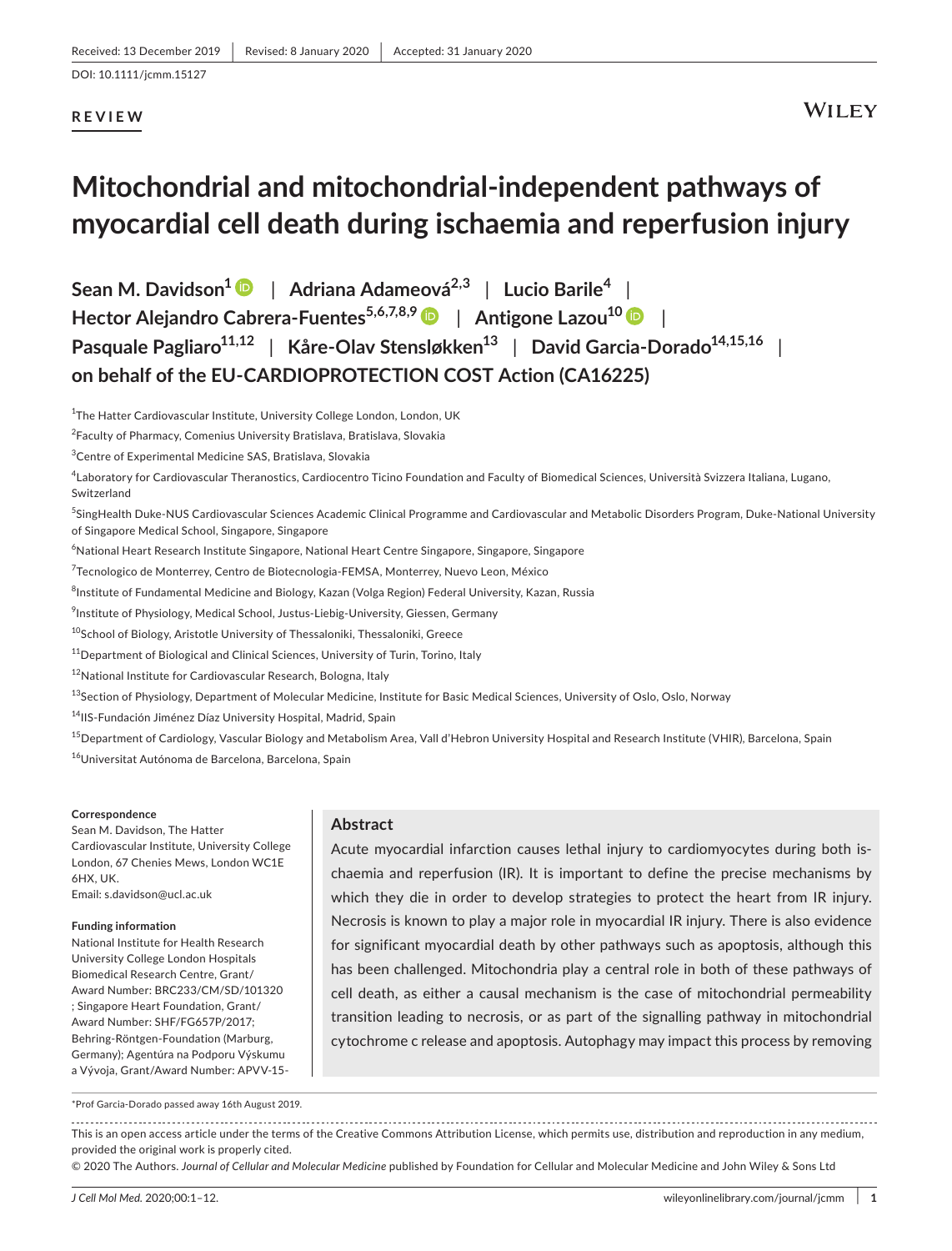607, APVV-19-17052, VEGA-1/0271/16, 1/0016; British Heart Foundation, Grant/ Award Number: PG/18/44/33790 ; Swiss National Science Foundation, Grant/Award Number: IZCOZ0\_182948/1 ; Russian Government Program for competitive growth of Kazan Federal University, Kazan (Russian Federation); University of Torino, Italy, Grant/Award Number: PAGP\_ RILO\_17\_18\_19 ; the Ministry of Education, Universities and Research, Grant/Award Number: PAGP\_FFABR\_17\_01

dysfunctional proteins or even entire mitochondria through a process called mitophagy. More recently, roles for other programmed mechanisms of cell death such as necroptosis and pyroptosis have been described, and inhibitors of these pathways have been shown to be cardioprotective. In this review, we discuss both mitochondrial and mitochondrial-independent pathways of the major modes of cell death, their role in IR injury and their potential to be targeted as part of a cardioprotective strategy. This article is part of a special Issue entitled 'Mitochondria as targets of acute cardioprotection' and emerged as part of the discussions of the European Union (EU)-CARDIOPROTECTION Cooperation in Science and Technology (COST) Action, CA16225.

#### **KEYWORDS**

apoptosis, autophagy, cardiac, cell death, ischaemia, myocardial infarction, necroptosis, necrosis, pyroptosis, reperfusion

### **1** | **INTRODUCTION**

Ischaemic heart disease remains a major cause of morbidity and mortality throughout the world, and is responsible for ~20% of deaths in the European Union in both men and women.<sup>1</sup> Many of these deaths occur during an acute ischaemic event such as an ST-elevation myocardial infarction (STEMI). Although fatality rates immediately following acute myocardial infarction have decreased in most countries, $^1$  infarct size remains a major determinant of outcome and is strongly associated with all-cause mortality and hospitalization for heart failure within the following year. $^2$  Cardiomyocytes begin to die during exposure to prolonged ischaemia, and while reperfusion is necessary to limit this process, it causes a spike of further cell death that contributes to final infarct size. $^3$  Thus, finding ways to limit cardiomyocyte death during ischaemia and reperfusion (IR) has been the focus of extensive studies over the past 30 years.<sup>3</sup> Myocardial IR is a complex process during which the ability of physiological processes to return the cardiac cells to homeostasis is overwhelmed. A major cause of this is calcium overload which damages cellular components and drains energy (ATP) as ion pumps in the sarcolemma and sarcoplasmic reticulum (SR) are engaged to return cytosolic calcium back to appropriate levels.4,5 Mitochondrial calcium overload causes mitochondrial damage and further depletes ATP as it is utilized to maintain mitochondrial membrane potential. In combination with oxidative stress and calcium overload, ATP levels may decrease to a critical level at which the ability of the cardiac cell to remain viable becomes compromised, and the cell undergoes uncontrolled death through a process of oncosis and necrosis, which is described in detail below. However, even before this step, programmed cell death pathways may be activated including apoptosis, necroptosis or pyroptosis. Although ultimately each of these pathways still results in the death of the cell, they can have profoundly different effects on the heart, for example in terms of the activation of an inflammatory response. Furthermore, as many of the pathways appear to overlap or utilize common cellular signalling components, modulation of one

pathway may simply result in the cardiomyocyte dying by an alternative pathway. This review aims to provide insight into the different types of cell death which myocardial cells may undergo during IR, with special emphasis on the role of mitochondria in those processes, in order to understand how these processes can be targeted to protect the heart.<sup>6</sup>

It is important to note that the initial description and definition of several of the cell death pathways (apoptosis, pyroptosis, etc) were based on experimental observations in leucocytes, and they may have different manifestations in cardiomyocytes or other non-inflammatory cell types in the heart. In this review, we focus on cell death pathways occurring in cardiomyocytes. Clearly, mitochondria are central to the function of cardiomyocytes, occupying nearly 40% of the cytosolic volume, $^7$  and providing the bulk of the ATP necessary for contraction as well as ion pumps and metabolic processes essential for survival. It is therefore not surprising that mitochondria appear to have a central place in the process of cardiomyocyte death.

#### **2** | **ONCOSIS AND NECROSIS**

During myocardial ischaemia, oxygen is rapidly depleted, causing mitochondrial respiration to cease. Anaerobic metabolism is activated within seconds of flow cessation, but is unable to provide sufficient ATP for maintaining sarcolemmal ion gradients and mitochondrial membrane potential ( $\Delta \Psi_{m}$ ). ATP is further depleted by the  $F_0F_1$ ATPase running in reverse, expending ATP in a futile attempt to maintain  $\Delta \Psi_{\rm m}$ . Eventually, the sarcolemmal ion pumps fail and the cell swells in a process called 'oncosis', which is defined as a prelethal stage following cellular injury.<sup>8</sup> Shortly afterwards, oncosis leads inevitably to necrosis, defined by the physical, chaotic disruption of the cell membrane. Many techniques for identification of dead (necrotic) cells rely on this permeability of the cell membrane, which allows dyes such as propodium iodide or trypan blue to enter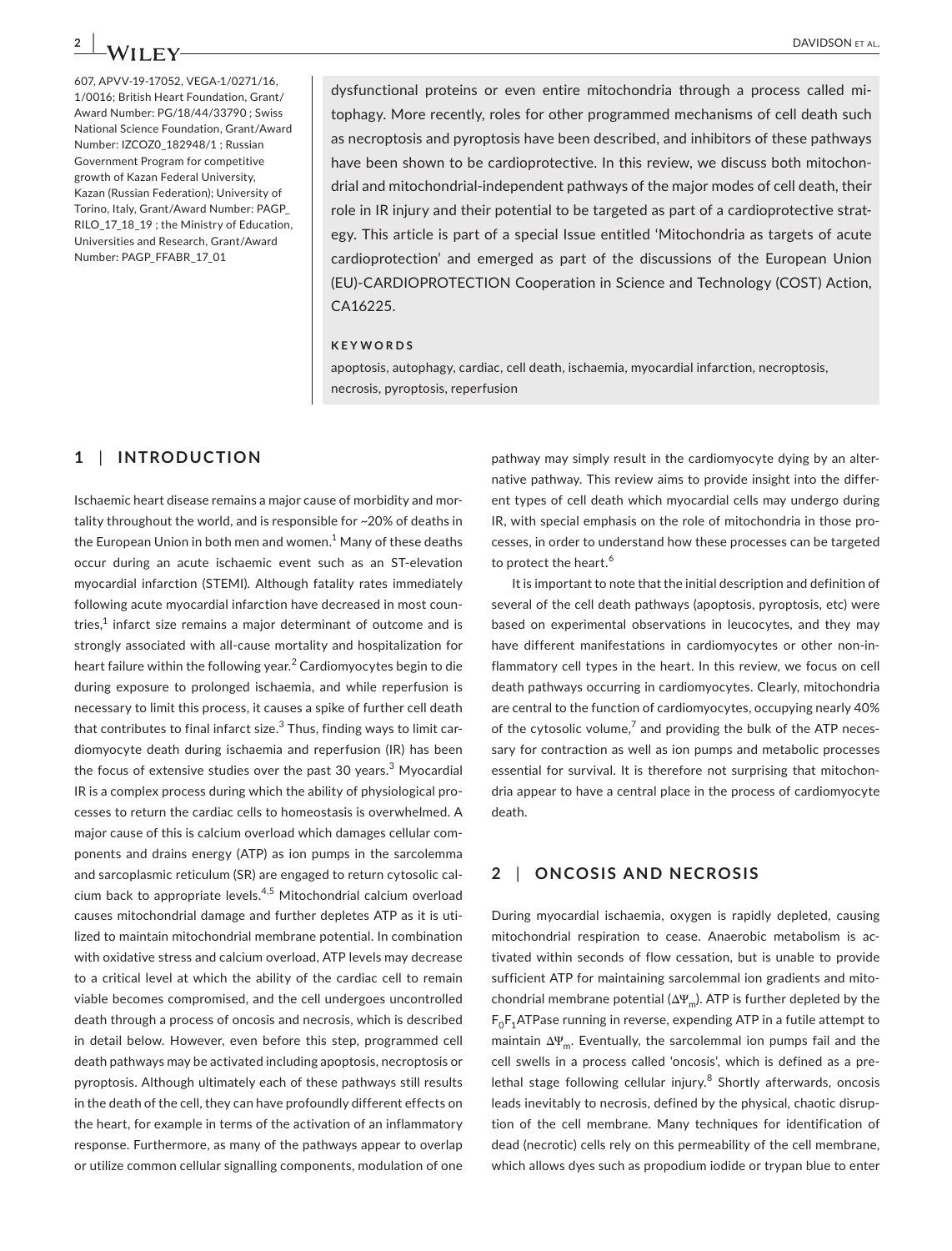

**FIGURE 1** The major pathways of cell death that contribute to myocardial ischaemia and reperfusion injury. During initial oncosis, cells swell—this is reversible but can proceed to necrosis. Non-cardiomyocytes can die via a processes of apoptosis or necrosis/necroptosis, in addition to other types of cell death described herein. Cardiomyocytes die primarily via a process of necrosis/necroptosis in addition to other cell-death processes such as pyroptosis, but there is a little evidence for any contribution of apoptosis. Plasma membrane rupture is the terminal event, and this is mediated either by MLKL channels during necroptosis or by GSDMD pores during pyroptosis. Multiple celldeath pathways can eventuate in plasma membrane permeabilization, as detected by dyes such as propodium iodide (resulting in red nuclei as shown) or trypan blue



**FIGURE 2** Possible mitochondrial pathways of necroptosis. Ischaemia and reperfusion causes an increase in levels or phosphorylation and activation of RIP1 and RIP3 (receptor-interacting serine/threonine-protein kinase 1 and 3), MLKL (mixed-lineage kinase domain-like pseudokinase) and PGAM5 (phosphoglycerate mutase family member 5). RIP3 translocates to the mitochondria and interacts with PGAM5 and DRP1. PGAM5 dephosphorylates and activates DRP1 leading to mitochondrial fission and dysfunction. Additionally, RIP3-mediated activation of CaMKII (Ca<sup>2+</sup>-calmodulin-dependent protein kinase) may trigger necroptosis via the MPTP. Mitochondrial dysfunction leads ultimately the formation of the necroptosome consisting of activated RIP1, RIP3 and MLKL, and necroptotic cell death ensues.

and stain the cell (Figure 1). However, it is important to note that membrane permeabilization, and hence necrosis, can occur secondarily to cell death by any mechanism, including the later phase of

apoptosis. Likewise, it should also be noted that various cell death modalities with the features of ruptured plasma membrane can occur in parallel. These facts can make it difficult to ascertain the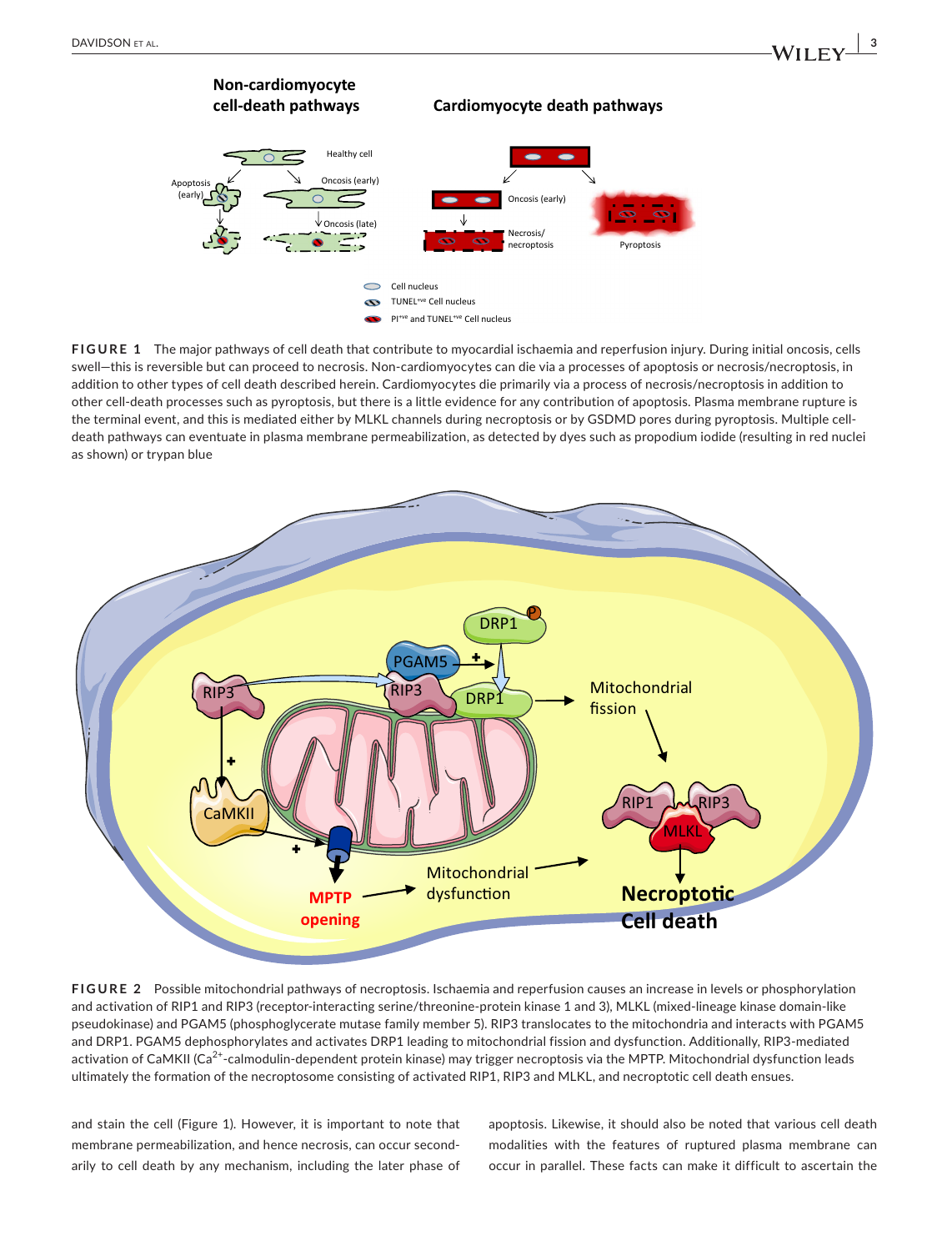| Mode of<br>cell death | Key characteristics                                                                                                                                                                                                           | Characteristics known to occur in<br>cardiomyocytes                                                                          |
|-----------------------|-------------------------------------------------------------------------------------------------------------------------------------------------------------------------------------------------------------------------------|------------------------------------------------------------------------------------------------------------------------------|
| <b>Necrosis</b>       | Plasma membrane permeability; MPTP<br>opening <sup>13</sup>                                                                                                                                                                   | MPTP opening <sup>13</sup> ; Plasma<br>membrane permeability;<br>Hypercontraction/contraction<br>band necrosis <sup>10</sup> |
| Apoptosis             | Mitochondrial outer membrane<br>permeabilization (MOMP),<br>Mitochondrial cytochrome c release,<br>caspase activation, DNA fragmentation<br>cell shrinkage, Chromatin condensation,<br>Plasma membrane blebbing <sup>21</sup> | Controversial; Mitochondrial<br>fission $41$                                                                                 |
| Autophagy             | LC3-II; Pink1/Parkin accumulation at<br>mitochondria <sup>44</sup> ; BNIP3 up-regulation <sup>49</sup> ;<br>FUNDC1-ser13 dephosphorylation <sup>51</sup>                                                                      | Similar to the process in other cell<br>types <sup>58,59</sup>                                                               |
| Necroptosis           | Recruitment of cytosolic adaptor proteins<br>to complex $I^{62}$ ; Plasma membrane<br>permeability; relocalization of pMLKL to<br>the plasma membrane <sup>62</sup> ; RIP3 activation                                         | Similar to the process in other<br>cell types <sup>62</sup> ; RIP3-mediated<br>activation of CaMKII <sup>71</sup>            |
| Pyroptosis            | NLRP3 inflammasome formation:<br>Cleavage of GSDMD, caspase-1,<br>pro-IL-18 and pro-IL-1 $\beta^{82-84}$                                                                                                                      | Believed to be similar to the<br>process in other cell types <sup>87,91</sup>                                                |
| Parthanatos           | Activation of poly(ADP-ribose)<br>polymerase-1 (PARP-1) <sup>117</sup>                                                                                                                                                        | Believed to be similar to the<br>process in other cell types                                                                 |
| Ferroptosis           | Bid translocation to the mitochondria <sup>121</sup> ;<br>Loss of glutathione peroxidase $4^{122}$                                                                                                                            | Believed to be similar to the<br>process in other cell types                                                                 |

**TABLE 1** The key characteristics of the main cell death processes discussed in this review, and their manifestation in cardiomyocytes (if known)

*Note:* As some processes can overlap, not all features are necessarily diagnostic of the type of cell death and may depend on the time-point being examined (eg: most forms of cell death will ultimately result in plasma membrane permeability).

precise cause of myocardial cell death, particularly when examining a single time-point.

Mitochondria play a critical role in the process of myocardial IR injury. In particular, upon reperfusion, when the supply of oxygen to the cardiac cells is re-introduced and mitochondrial respiration recommences. The mitochondrial substrate succinate, having accumulated during ischaemia, provides a powerful source of electrons which produce oxygen radicals by reverse electron transport via complex I, resulting in oxidative stress (excess reactive oxygen species or ROS).<sup>9</sup> The rapid replenishment of oxygen and ATP to the cells is a double-edged sword. ATP is necessary to restore ionic homeostasis but it also reactivates the sarcoplasmic reticulum ATPASE 2A (SERCA2A) allowing it to pump  $Ca^{2+}$  back into the SR. However, hyperactivation of the SR Ca<sup>2+</sup> release channel, RyR2, results in rapid cycles of SR  $Ca^{2+}$  uptake and spontaneous SR  $Ca^{2+}$  release. The restoration of ATP levels while cytosolic  $Ca^{2+}$  overload is still current also leads to hypercontraction of cardiomyocytes, which can be detected during the first few minutes of reperfusion by the appearance of 'contraction band necrosis' in haematoxylin and eosin-stained myocardial histological sections.<sup>10</sup> The excessive SR Ca<sup>2+</sup> release contributes to mitochondrial  $Ca^{2+}$  uptake via the mitochondrial calcium uniporter (MCU), leading to mitochondrial  $Ca<sup>2+</sup>$  overload and opening of the mitochondrial permeability transition pore (MPTP).<sup>11</sup> With the MPTP open, the mitochondria are no longer able to maintain  $\Delta \Psi_m$ , and shortly afterwards, ATP stores are depleted,

ion pumps cease functioning, and the cells die through a process of oncosis and necrosis.

It may be possible to target necrosis during the early stages of infarction in order to protect the heart from IR injury. Mice lacking either the MPTP or the MCU have smaller infarct sizes following IR.12-14 Cardioprotection against IR injury can also be achieved experimentally by activation of the MAPK/ERK1/2 or PI3K/AKT signalling pathways.<sup>15,16</sup> Activation of the reperfusion injury salvage kinase (RISK) pathway protects the heart by delaying opening of the MPTP. $17$  At least in the isolated, perfused heart, blocking hypercontraction by lowering pH or administering inhibitors of the contractile machinery reduces infarct size, as does blocking of reverse electron flow by providing malonate. $18-20$  However, as will be discussed later, it cannot be ruled out that such previously reported MPTP opening associated with necrosis<sup>17</sup> can be also a mechanism of other necrosis-like cell death modes, which have been identified more recently.<sup>13</sup>

#### **3** | **APOPTOSIS**

Apoptosis is a form of cell death that can be distinguished microscopically from oncosis by cell shrinkage, chromatin condensation and distinctive blebbing (budding) of the plasma membrane. Apoptosis can occur via intrinsic or extrinsic mechanisms but both result in mitochondrial outer membrane permeabilization (MOMP),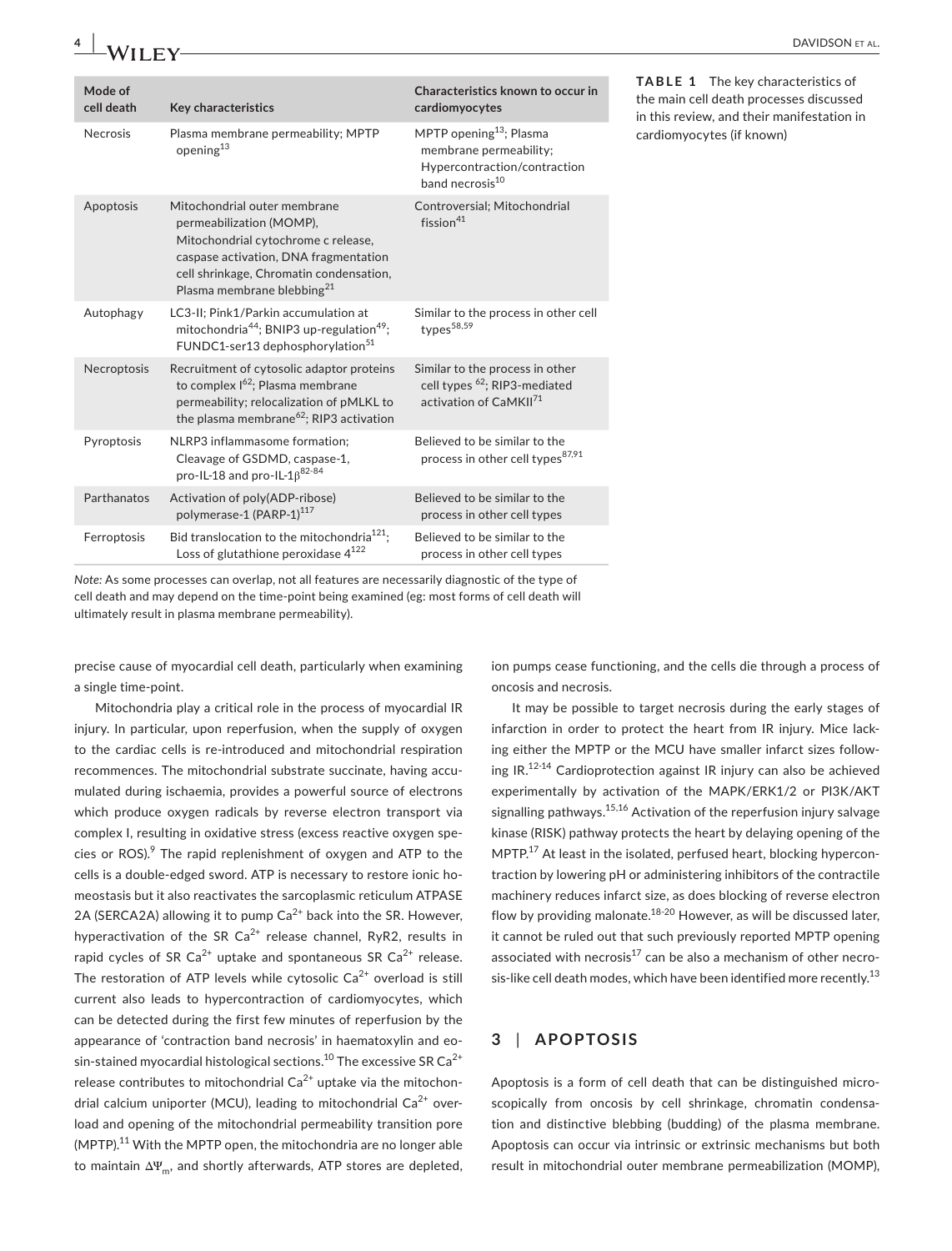mitochondrial cytochrome c release, caspase activation, DNA fragmentation and cell blebbing.<sup>21</sup>

Early studies detected evidence of apoptosis along with necrotic cell death following myocardial  $IR^{22}$  However, the relative contribution of apoptosis to the extent of cardiac damage is still debated due to the large differences in its magnitude as reported by different investigators. DNA laddering, one of the hallmarks of apoptosis, was not detected in myocardium subjected to ischaemia alone, but was only observed after reperfusion, suggesting that the apoptotic component of cell death in the myocardium is triggered at the time of reperfusion and does not manifest during the ischaemic period.<sup>23,24</sup> In contrast, other studies have shown that apoptosis begins either after prolonged myocardial ischaemia without reperfusion or after a brief period of ischaemia followed by reperfusion.<sup>25,26</sup> Detection of pro-apoptotic factors and caspase activation during ischaemia in the absence of DNA fragmentation followed by a more massive increase during reperfusion indicates that the apoptotic cascade is initiated during ischaemia, but is fully executed during reperfusion.<sup>27,28</sup> More supportive evidence for the acceleration of apoptosis during reperfusion comes from studies showing a reduction in infarct size using inhibitors of pro-apoptotic mediators at early reperfusion.<sup>29,30</sup> Studies in humans have also demonstrated the detection of apoptotic cardiomyocytes in the border zone of the infarcted myocardium within hours to days of infarction.<sup>31</sup>

In contrast to the above, other studies have argued against the significant role of apoptosis in IR-induced cell death, based on the fact that there is minimal expression of most proteins required for the apoptotic program in adult cardiomyocytes. $32,33$  In addition, using cardiac-specific knockout mice, it was conclusively shown that the executioner caspase-3 and caspase-7 do not significantly contribute to the acute effects of myocardial IR injury. $34$  Even forced overexpression of caspase in cardiomyocytes is not able to trigger a full apoptotic response in cardiomyocytes during IR, although it does result in increased infarct sizes.<sup>35</sup> This raises the possibility that the previous observations of apoptosis in the heart are likely to have been due to apoptosis of non-cardiomyocytes.  $21,32$  Notably, as non-cardiomyocytes significantly outnumber cardiomyocytes in the heart, their apoptosis could easily account for the observed DNA laddering. Similarly, TUNEL staining is weak evidence for cardiomyocyte apoptosis because ultrastructural studies have shown that TUNEL staining is present only in cardiomyocytes that have already died by necrosis.<sup>36</sup> Of note, apoptosis of endothelial cells and leucocytes would also be expected to indirectly affect cardiomyocyte cell survival and cardiac performance.<sup>32</sup> Thus, anti-apoptotic strategies may still be cardioprotective. $21$  For example, a recently developed peptide targeting the FAS-dependent apoptotic signal during IR injury decreased infarct size in mice, even when administration was delayed 30 minutes into reperfusion.<sup>37</sup>

Mitochondria play an important role in the execution of apoptosis. These organelles are the major contributors of ROS and the major target for ROS-induced damage. The mitochondrial apoptosis pathway is triggered by mitochondrial swelling and outer mitochondrial membrane rupture, thus favouring the release of pro-apoptotic

 **DAVIDSON** ET AL. **1997 1997 1997 1998 1999 1999 1999 1999 1999 1999 1999 1999 1999 1999 1999 1999 1999 1999 1999 1999 1999 1999 1999 1999 1999 1999 1999 1999 1999**

factors such as cytochrome c and SMAC/Diablo from the intermembrane space into the cytosol.<sup>38</sup> Oxidative stress and  $Ca<sup>2+</sup>$  overload leading to MPTP opening may contribute to apoptosis by increasing MOMP and cytochrome c release.

Another important mechanism for mitochondrial quality control is mitochondrial fusion and fission. Mitochondrial fission is considered to be the prerequisite for the occurrence of mitophagy and several studies revealed the causal relationship between mitochondrial fission and the induction of apoptosis.<sup>39,40</sup> In this respect, it has been demonstrated that increased mitochondrial fission in the ischaemic heart contributes to apoptosis induction and infarct generation, while inhibiting mitochondrial fission reduces myocardial injury and improves cardiac function following myocardial infarction. $41$ 

#### **4** | **AUTOPHAGY**

Mitochondrial damage negatively affects cardiomyocyte function via disruption of oxidative phosphorylation,  $Ca^{2+}$  dyshomeostasis, increased oxidative stress and incomplete digestion of mitochondrial DNA. These events play a role in triggering the formation of inflammasomes within cells.<sup>42</sup> Thus, a process that contributes to the elimination of toxic mitochondrial contents and mitochondrial quality control is crucial to the maintenance overall cardiomyocyte health. Mechanisms of mitochondrial degradation include mitochondrial autophagy, also known as mitophagy, and micromitophagy, whereby lysosomes directly fuse with and degrade mitochondria.<sup>43</sup> A wellestablished mechanism of mitophagy in cardiomyocytes requires the accumulation of mitochondrial PTEN-induced putative kinase-1 (PINK1) at depolarized mitochondrial outer membranes, which promotes translocation of the E3 ubiquitin ligase Parkin from the cytosol to the damaged mitochondria.<sup>44</sup> PINK1-mediated phosphorylation of Parkin induces a conformational change in the active form which ubiquitinates mitochondrial surface proteins such as the voltagedependent anion channel-1 (VDAC1) and Mitofusin 1, 2 (MFN1, 2), leading to mitochondrial autophagic removal.<sup>45,46</sup> Another E3 ubiquitin ligase, TNF-receptor-associated factor 2 (TRAF2), has also been shown to promote the removal of ubiquitin-tagged and damaged mitochondria during IR injury, but in a Parkin-independent manner.<sup>47</sup> Two further Parkin-independent mechanisms of mitophagy involve mitochondrial outer membrane proteins: the mitochondrial proapoptotic BH3 domain-only protein BNIP3 and FUNDC1.<sup>48</sup> BNIP3 is up-regulated in the myocardium during hypoxia<sup>49</sup> and promotes mitophagy that does not require ubiquitination. Under hypoxic conditions, FUNDC1 is dephosphorylated by phosphatases (eg PGAM5) at Serine 13, which induces protein interaction with microtubuleassociated proteins 1A/1B light chain 3 (LC3), thereby enhancing mitophagy.<sup>50,51</sup>

Mitophagy can be considered a beneficial cellular process that enhances cell viability following stressful stimuli by eliminating dysfunctional mitochondria. Mitophagy is therefore essential for cardiomyocyte survival.<sup>52</sup> Accumulated evidence suggests that IR causes an imbalance in the mitophagy process, and one could easily imagine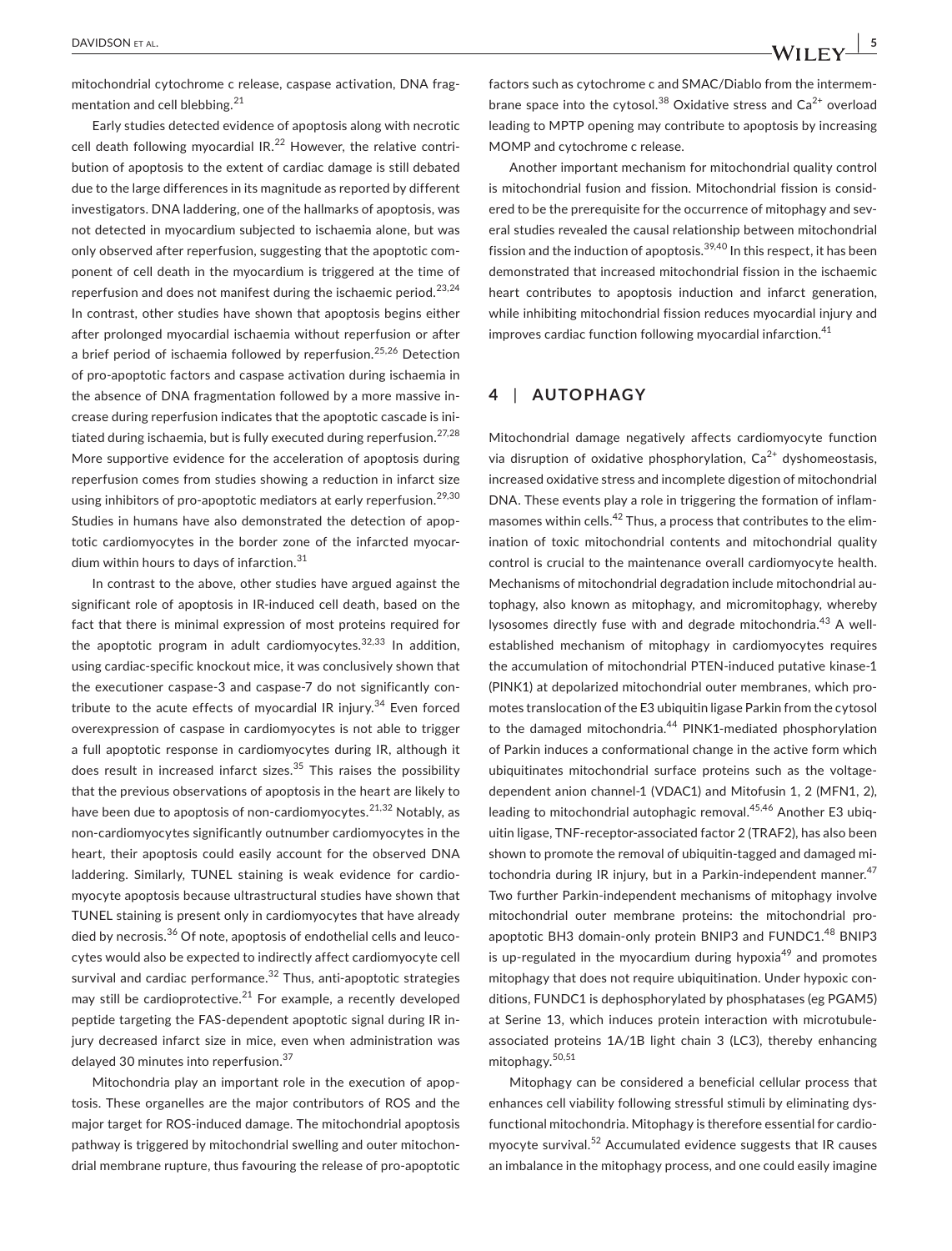how this would allow dysfunctional mitochondria to accumulate in the cell, causing further cytotoxic damage and potentially leading to cell death. However, it remains controversial whether it is excessive mitophagy or large-scale accumulation of autophagosomes that is the main mechanism underlying 'autophagic cell death'.<sup>40,53,54</sup> The emerging consensus is that cellular insults induce changes consistent with autophagosome formation and the initiation of autophagy in cardiac cells, and that these processes can lead to cell death.

The results of early studies of the role of autophagy in IRinduced cardiomyocyte death were somewhat contradictory, indicating that autophagy could be cyto-protective, but could also direct cells towards apoptosis.<sup>55</sup> These observations are in contrast with the notion that autophagy may trigger cell death in a caspase-independent way as assessed in vitro<sup>56</sup> and in vivo,<sup>57</sup> where it has been shown that impairing the expression of ATG genes leads to reduction of cell death. However, rigorous kinetic analyses are required to establish whether autophagic cell death is independent from apoptotic or necrotic processes and whether it represents a step through which these processes culminate with cell disruption.<sup>53</sup> Evidence from Sadoshima's group suggested that autophagy is beneficial during ischaemia but harmful during reperfusion.<sup>58</sup> However, more recently, the balance of evidence favours a beneficial role for autophagy in the heart under most conditions.<sup>59</sup>

#### **5** | **NECROPTOSIS**

Necroptosis, a regulated mode of cell death with a necrotic appearance, has been identified in various cardiac pathologies, including myocardial IR (reviewed in $^{60,61}$ ). The precise cytotoxic mechanisms of necroptosis are not fully understood; however, the activation of RIP1 and RIP3 (receptor-interacting serine/threonine-protein kinase 1 and 3) is essential for necroptotic cell membrane ruptureinducing events that occur as a consequence of the relocalization to the plasma membrane of phosphorylated mixed-lineage kinase domain-like pseudokinase (MLKL) (Figure 2).<sup>62</sup> Accordingly, the majority of studies of both acute<sup>63-67</sup> and chronic myocardial IR injury progressing into heart failure<sup>68-70</sup> indicate that membrane-associated RIP1-RIP3-MLKL axis is a key player in necroptotic damage leading to worsening of heart function and adverse cardiac remodelling. However, only a very limited number of experiments have investigated the importance of mitochondria in this process. By using a pharmacological inhibitor of RIP1, necrostatin-1 (Nec-1), which reduced infarct size in wild-type but not in CypD−/− mice, it has been suggested that cyclophilin D, an important regulatory component of the MPTP, might be involved in necroptosis signalling<sup>66</sup> due to promotion of MPTP opening.<sup>67</sup> RIP3-mediated activation of CaMKII  $(Ca<sup>2+</sup>-calmodulin-dependent protein kinase)$ , serving as an upstream regulator of the MPTP, is likely to trigger this critical event in IRinduced necro(pto)sis. $^{71}$ 

Necroptosis has been seen to occur in both H9c2 cardiomyoblasts subjected to hypoxia/reoxygenation (HR) and in vivo rat hearts subject to IR, as evidenced by increased levels of RIP1, RIP3 and

MLKL.<sup>72</sup> An increase was also seen in the mitochondrial membrane protein PGAM5 (phosphoglycerate mutase family member 5), an atypical Ser/Thr phosphatase that dephosphorylates and activates the mitochondrial fission protein DRP1.<sup>72</sup> Furthermore, PGAM5 knockdown suppressed the generation of ROS and preserved  $\Delta \Psi_{m}$ , implicating mitochondria in the process of necroptosis.<sup>72</sup> In a similar model of H9c2 subjected to HR, siRNA targeting RIP3 was shown to prevent mitochondrial fragmentation and necroptosis, by preventing activation of DRP1, again suggesting a link between necroptosis and mitochondria.<sup>73</sup>

Subcellular analyses have further revealed that RIP3 co-localizes with mitochondria<sup>69</sup> or translocates to mitochondria during HR and interacts with DRP1, but not with RIP1 and MLKL.<sup>73</sup> This provides evidence for necroptosis execution being independent of the canonical pathways these proteins are involved in.<sup>71</sup> These findings suggest that RIP3-PGAM5-DRP1 cause mitochondrial dysfunction that promotes necroptosis. However, in contrast, Lu et al found that PGAM5 ablation was deleterious because it increased infarct size and exacerbated necroptosis.<sup>74</sup> Promotion of mitophagy, which can prevent necroptosis by clearing ROS-producing unhealthy mitochondria, $75$  can underlie such a protective regulatory function of this protein phosphatase in necroptosis-associated conditions.

From the above discussion, it is evident that the extent of mitochondrial participation in necroptosis in cardiomyocytes or other cell types is not clear. It has been suggested that the contribution of mitochondria to necroptosis may be secondary or context-dependent.<sup>76</sup> For instance, MLKL, the ultimate effector of necroptosis, is unlikely to directly assemble at mitochondrial membranes, as shown for the much higher efficiency of the MLKL N-terminal domain to permeabilize liposomes with a composition resembling the plasma membrane, in comparison with cardiolipin-rich liposomes.<sup>77</sup> Nonetheless, at early stages of SMAC-mimetic induced necroptosis in various cancer cell types, a disruption of mitochondrial membrane potential is observed that presumably depends on BAK-BAX activity. $78$  In accordance with this, the pro-apoptotic protein PUMA could act as an amplifier of necroptosis by exposing mitochondrial DNA to the cytosolic sensors, which further stimulates the necrosome formation.79 Moreover, at the inner mitochondrial membrane, MPTP response could be an important mediator of this kind of cell death, as either cyclosporine A treatment or cyclophilin D deficiency confer resistance to necroptosis prompted by TNFα exposure of endothelial cells.<sup>80</sup> In summary, therefore, while specific mitochondrial mechanisms in the membrane canonical pathway of necroptosis cannot be ruled out, the details remain to be elucidated.

#### **6** | **PYROPTOSIS**

Pyroptosis, meaning 'fire' and 'falling', is a pro-inflammatory celldeath program occurring after cytosolic receptor-mediated recognition of pathogen-associated molecular patterns (PAMPs), or host-derived, danger signals such as damage-associated molecular patterns (DAMPs). Some well-characterized DAMPs include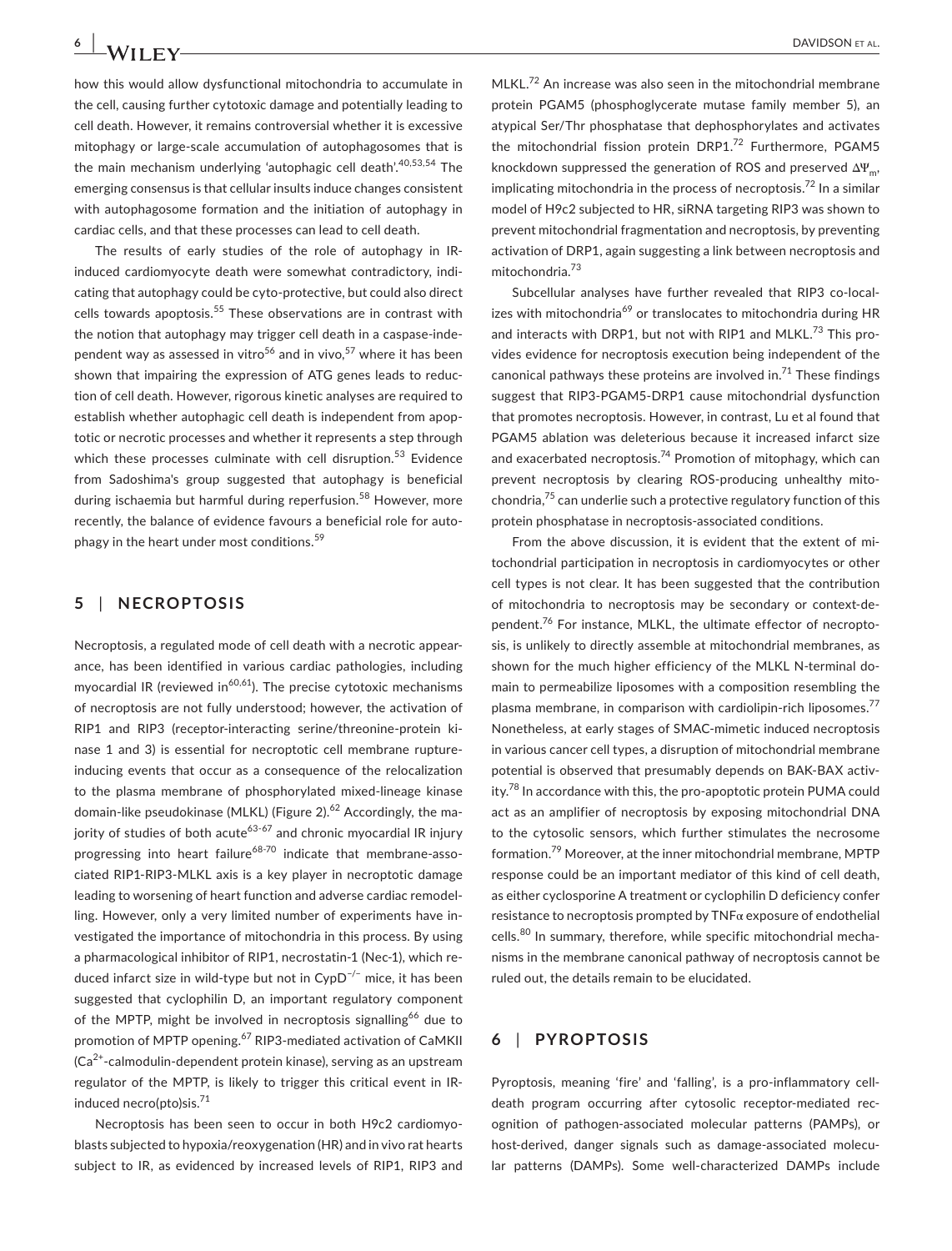glucose-regulated proteins (GRPs), high-mobility group box 1 (HMGB-1), IL-1β, S100 family proteins and some heat shock proteins (HSPs). Interaction of these proteins with cellular pattern recognition receptors can lead to the assembly of the intracellular NLRP3 inflammasome complex. The assembled NLRP3 inflammasome elicits autoproteolytic cleavage and activation of caspase-1, which mediates the cleavage/maturation of the pro-inflammatory cytokines, pro-IL-18 and pro-IL-1β, and cleaves/activates gasdermin-D (GSDMD), releasing its N-terminal fragment.<sup>81</sup> Activated GSDMD-N, as well as active caspase-1, may induce the formation of membrane pores thus inducing cell lysis, called pyroptotic cell death. $82-84$  The subsequent immune response triggered by DAMPs can lead to various forms of cell death, including apoptosis, pyroptosis, necrosis and necroptosis. Of note, bidirectional crosstalk between pyroptotic and apoptotic cell death mechanisms has been described: caspase-1 can cleave and activate caspase-3 and caspase-7 to start apoptosis, which in turn can cleave and inactivate GSDMD to limit pyroptosis.<sup>85</sup> Likewise, a crosstalk between pyroptosis and necroptosis being associated with RIP3 and MLKL activation has also been suggested.<sup>86</sup>

The DAMPs released after cell death can induce further injury, thus causing a *vicious cycle* that expands the region of ischaemic damage. Evidence for a role of inflammasome/pyroptosis in acute myocardial IR injury comes from several studies.<sup>87</sup> In 2001, preceding the notion of the inflammasome, it was reported that the secretion of IL-1β and IL-18 was increased in an IR model of isolated human atrial myocardium.<sup>88</sup> In 2003, targeted deletion of caspase-1 was shown to reduce early mortality and left ventricular dilation following cardiac infarction in mice, thus supporting a link between inflammasome activation, apoptosis and cardiovascular diseases.<sup>89</sup> In 2011, Kawaguchi et al<sup>90</sup> reported an essential role for cardiac fibroblasts inflammasome activation in myocardial IR injury. Simultaneously, Mezzaroma et al, $91$  using a gene silencing NLRP3 model, suggested that NLRP3 overexpression occurs not only in cardiac fibroblasts, but also in infiltrating cells and, importantly, in cardiomyocytes of the border zone of the infarct area. In 2013, Sandanger et al reported a reduced infarct size in Nlrp3<sup>-/-</sup> mice in an ex vivo Langendorff perfused heart model of  $IR.^{92}$  Also using isolated hearts, it was confirmed that pre-treatment with the NLRP3 inhibitor, INF4E, reduced infarct size and improved ventricular developed pressure after  $IR.^{93}$  These findings were confirmed by Luo et al in a type 2 diabetes rat model. $94$ 

The mechanisms of myocardial IR damage by DAMPs may involve binding to receptor for AGE (advanced glycation end products, RAGE) or to TLR4 (toll-like receptor 4), thus activating NFκB and exacerbating myocardial damage. Indeed, among pro-inflammatory genes, NFκB promotes the transcription of components of the NLRP3 inflammasome in cardiac cells.<sup>95</sup> Therefore, the NLRP3 inflammasome may be considered a sensor that links myocardial damage to inflammation, thereby contributing to the progression of the wavefront of IR injury. $96,97$  After activation, the NLRP3 inflammasome promotes cardiomyocyte death and infarct size progression in the first hours of reperfusion likely through pyroptosis and then through production of IL-1 $\beta$  and inflammation.<sup>91,96</sup>

Despite the fact that IR-damaged myocardium releases a combination of priming and triggering factors of the NLRP3 inflammasome, it has been proposed that the NLRP3 inflammasome in the heart is not sufficient to respond to a trigger signal in the absence of a priming.<sup>98</sup> Actually, after IR, the size of the infarct is found to increase more in the presence of an active NLRP3, 93,96,99 especially if metabolic syndrome has primed the inflammasome. $^{99}$ 

Although little is known about the role of mitochondria in pyroptosis occurring in the myocardium specifically, there is evidence for mitochondrial involvement in other cell types. In fact, mitochondrial dysfunction, leading to oxidative stress and mitochondrial DNA (mtDNA) release, is emerging as a key mechanism in triggering NLRP3 assembly and activation in several conditions and indeed has been proposed as the universal trigger for NLRP3 activation.100,101 Mitochondrial ROS induce NLRP3-dependent lysosomal damage and further inflammasome activation.<sup>95,102</sup> ROS favour the mitochondrial localization of NLRP3 and ASC for further NLRP3 activation. VDAC1-induced ROS formation and BAX/BAK activation can also trigger NLRP3 activation. Calcium overload and calcium entry into mitochondria may favour MPTP opening thus generating ROS, which promote the deubiquitylation of NLRP3 and inflammasome activation, thus facilitating mtDNA release to further activate NLRP3.<sup>103</sup> TLR4-IRF1 mediates transcriptional up-regulation of UMP-CMPK2 (uridine/cytidine monophosphate kinase-2), which favours mtDNA synthesis and the formation of oxidized short strands of mtDNA that exit the mitochondria.<sup>104</sup> Also, exposed mitochondrial cardiolipin can tether NLRP3 to the mitochondria for activation in a ROS-dependent and ROS-independent fashion.<sup>105</sup> Released cardiolipin in combination with ineffective mitophagy lead to NLRP3-mediated activation of caspase-1 and subsequent production of IL-1.<sup>105</sup> Loss of BCL-XL and MCL-1 activity can activate BAX/BAK, which may favour NLRP3 activation, via downstream effectors (activated caspase-3 and caspase-7), in a  $K^+$  efflux-dependent way. Furthermore, the serine threonine kinase NIMA-related kinase 7 (NEK7) is a promoter of NLRP3 inflammasome assembly downstream of ROS and K<sup>+</sup> efflux.<sup>106,107</sup> In fact, the catalytic domain of NEK7 interacts with the NACHT/LRR domain to favour NLRP3 inflammasome activation.106,107 Intriguingly, this interaction may be disrupted by cytochrome c, an intrinsic/mitochondrial regulator of apoptosis, to limit pyroptotic cell death, in a sort of yin yang, bidirectional process between apoptosis and pyroptosis.<sup>85,107</sup> Finally, it has also been proposed that mitophagy may dampen NLRP3 activation by removing injured mitochondria. Actually, NLRP3 activity and metabolic disease progression have been associated with low levels of mitochondrial mitofusin proteins and elevated levels of DRP1, especially in hyperglycaemic conditions.<sup>108,109</sup> Yet, deletion of DRP1 may lead to an increase in NLRP3-dependent caspase-1 activation and IL-1 secretion.<sup>110</sup>

Recent evidence has shown that autophagy is necessary to reduce myocardial damage after acute myocardial infarction, thus confirming that the autophagic process can limit the activation of the NLRP3 inflammasome by removing damaged mitochondria and that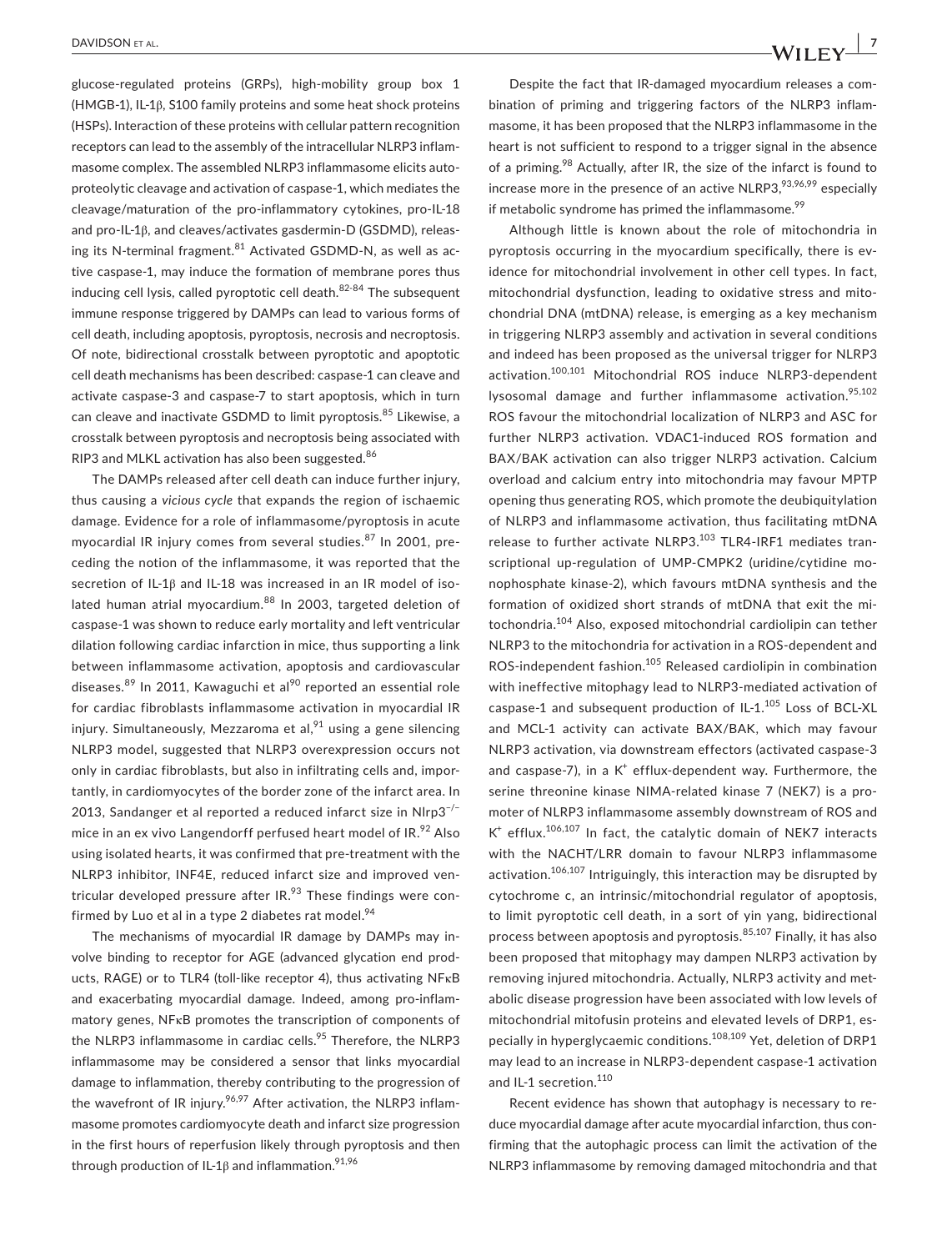impaired mitophagy may contribute to adverse cardiac remodelling in myocardial infarction.<sup>111,112</sup>

Arguing against an important role for NLRP3 inflammasome in cardiac injury is a work of Sandanger et al who reported that NLRP3 inflammasome activation is cardioprotective during myocardial IR.113 Moreover, Hermansson et al found that NLRP3 levels were low in human ischaemic myocardial tissue compared with non-ischaemic control cardiac tissue.<sup>114</sup> However, gene analysis showed mutations in NLRP3 in human cardiac tissues from ischaemic patients, but not in those from non-ischaemic controls; the authors suggested that genetic defects in the inflammasome and related proteins may represent a background for promoting ischaemic cardiac disease. Yet, Zuurbier et al,<sup>115</sup> testing the hypothesis that NLRP3 inflammasome, plays a role either in preconditioning (IPC) or in acute IR injury, observed that NLRP3 deletion did not affect cell death, but exacerbated IR-induced mechanical dysfunction. Moreover, NLRP3 deletion abrogated the protective effects of IPC against IR damage. The authors proposed that the observed effects are due to an altered IL-6/STAT3 dependent mechanism. Therefore, it is possible that some concomitant modifications of protective pathways may explain discordant results.<sup>116</sup>

#### **7** | **OTHER TYPES OF CELL DEATH**

Although the involvement of mitochondria in extrinsic and intrinsic apoptotic pathways is undeniable, and their role in necroptosis and pyroptosis is being elucidated, the degree to which mitochondria are involved in other, more newly recognized, forms of cell death has just begun to be disentangled. In this respect, 'parthanatos' entails cell death characterized by excessive activation of poly(ADP-ribose) polymerase-1 (PARP-1).<sup>117</sup> PARP-1 transfers ADP-ribose to apoptosisinducing factor (AIF), which in turn translocates from mitochondria to the nucleus where it triggers large-scale DNA fragmentation and thus precipitates cell death.<sup>118,119</sup> Hence, mitochondria are central to PARP-1-mediated cell death. Genetic disruption of this pathway protects mice against IR injury.<sup>120</sup>

'Ferroptosis' is a form of programmed cell death dependent on iron. Ferroptosis seems to converge on the BCL2-family protein member BID, promoting its translocation to the mitochondria where it causes profound mitochondrial fragmentation and dysfunction.<sup>121</sup> This suggests a major role for mitochondria during ferroptotic death. However, integrity of the anaplerotic mitochondrial glutaminolysis and the tricarboxylic acid cycle is indispensable for ferroptosis produced by erastin or cysteine starvation but not by glutathione peroxidase 4 deficiency.122 Besides, coenzyme Q, an essential electron carrier of the mitochondrial electron transport chain, ought to be able to suppress ferroptosis caused by glutathione peroxidase 4 degradation by an as-yet-unknown mechanism, as the hydrophilic coenzyme Q analogue, idebenone, counteracts FIN56-induced death.<sup>123</sup> Furthermore, the outer membrane protein CDGSH iron sulphur domain 1 (CISD1) negatively regulates mitochondrial iron accumulation, lipid peroxidation and erastin-induced ferroptosis.<sup>124</sup>

#### **8** | **TRANSLATIONAL PERSPECTIVES**

Although chemical inhibitors of specific cell death pathways are very effective in limiting infarct size after IR in the experimental setting, few studies have investigated these drugs in patients experiencing cardiac  $IR^{3,6,16}$  The paucity of studies is partly because available cell death inhibitors may not be suitable for use in patients, due to insufficient specificity or incompletely determined pharmacokinetics or pharmacodynamics. One exception is the CIRCUS trial which investigated whether CsA would prevent MPTP and mitochondrialmediated necrosis in STEMI patients; however, this unfortunately failed to provide evidence of benefit.<sup>125</sup> There are many potential reasons for this, including the high prevalence of co-morbidities and the pharmacological background of patients, which may modify cell death pathways. This is discussed further in the accompanying review in this series, 'Translational issues and mitoprotection'. One further explanation may be that cardiomyocytes that escape early MPTP-mediated death can go on to die via other pathways.<sup>126</sup> If so, this may mean that such a single-target approach will always be destined to fail, and an approach targeting multiple cell death and/or cell survival pathways may be necessary.<sup>4</sup>

#### **9** | **CONCLUSIONS**

An important limitation in all investigations of cell death pathways is the methodology used to evaluate cell death in cardiomyocytes (Table 1). TUNEL staining can be misleading as it alone does not distinguish between cells undergoing apoptosis, necrosis or DNA repair.<sup>62</sup> Caspase activity can be measured but is also not specific to apoptosis as caspases can be involved in other pathways of cell death. Cell-based assays for more recently described forms of cell death such as pyroptosis and necroptosis have not yet been developed and many used assays are rather nonspecific being limited to the detection of cell damage due to membrane rupture and impairment of cell metabolic activity. Distinguishing between different forms of cell death is further complicated by the potential overlap between them, and sharing of common signalling components. In this regard, recently published guidelines offer useful advice to the use of different assays of cell death.<sup>62</sup> However, complicating this analysis is the fact that different types of cell can exhibit different characteristics during cell death, and cardiomyocytes may exhibit some particular differences to other cell types. Using observations taken from immune cells to interpret the response of cardiomyocytes to injury may not always lead to the correct interpretation and must be performed with care.

In summary, mitochondria seem to be a convergent point between various regulated cell death processes. In some cases, such as MPTP-mediated necrosis, apoptosis and parthanatos, their participation is clear, whereas in other cases, such as necroptosis, the extent of their involvement might be context-dependent. In either case, increasing evidence points to a crosstalk between the diverse pathways of death, with mitochondria likely to be a central node of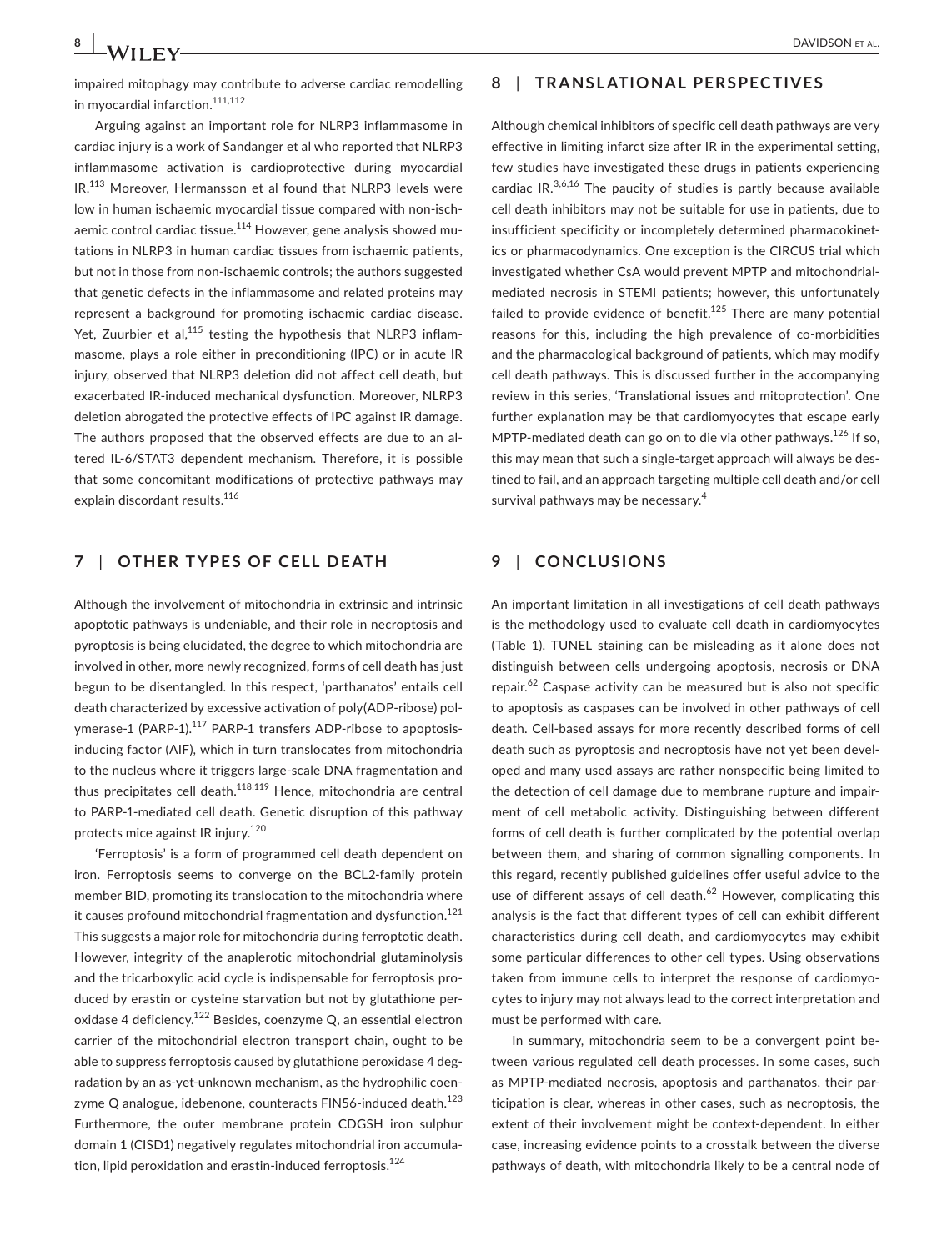all such pathways. They are therefore a key target for maintaining the health of cardiomyocytes during IR and thereby protecting the heart from injury.

#### **ACKNOWLEDGEMENTS**

This work was supported by grants from the Swiss National Science Foundation (IZCOZ0\_182948/1 to LB) (APVV-15-607, APVV-19-17052, VEGA-1/0271/16, 1/0016/20 to AA) from the National Institute for Health Research University College London Hospitals Biomedical Research Centre (BRC233/CM/SD/101320 to SMD) from the British Heart Foundation (PG/18/44/33790 to SMD); from the University of Torino, Italy (PAGP\_RILO\_17\_18\_19 to PP); and from the Ministry of Education, Universities and Research (PAGP\_FFABR\_17\_01). HAC-F was supported by the Russian Government Program for competitive growth of Kazan Federal University, Kazan (Russian Federation), by the Singapore Heart Foundation (SHF/FG657P/2017), and by the von Behring-Röntgen-Foundation (Marburg, Germany). All authors contributing the writing and revision of the paper. This article/publication is based upon work from COST Action EU-CARDIOPROTECTION CA16225 supported by COST (European Cooperation in Science and Technology).

#### **CONFLICT OF INTEREST**

The authors confirm that there are no conflicts of interest.

#### **AUTHOR CONTRIBUTIONS**

Each author drafted and critically revised a section the paper; SD critically revised the entire manuscript; and all authors approved the entire submitted and final versions.

#### **ORCID**

*Sean M. Davidson* <https://orcid.org/0000-0001-5182-4980> *Hector Alejandro Cabrera-Fuentes* [https://orcid.](https://orcid.org/0000-0002-8502-7098) [org/0000-0002-8502-7098](https://orcid.org/0000-0002-8502-7098)

*Antigone Lazou* <https://orcid.org/0000-0002-7889-9648>

#### **REFERENCES**

- 1. Nichols M, Townsend N, Scarborough P, et al. Cardiovascular disease in Europe 2014: epidemiological update. *Eur Heart J*. 2014;35:2950-2959.
- 2. Stone GW, Selker HP, Thiele H, et al. Relationship Between Infarct Size and Outcomes Following Primary PCI: Patient-Level Analysis From 10 Randomized Trials. *J Am Coll Cardiol*. 2016;67:1674-1683.
- 3. Davidson SM, Arjun S, Basalay MV, et al. The 10th Biennial Hatter Cardiovascular Institute workshop: cellular protection-evaluating new directions in the setting of myocardial infarction, ischaemic stroke, and cardio-oncology. *Basic Res Cardiol*. 2018;113:43.
- 4. Davidson SM, Ferdinandy P, Andreadou I, et al. Multitarget Strategies to Reduce Myocardial Ischemia/Reperfusion Injury: JACC Review Topic of the Week. *J Am Coll Cardiol*. 2019;73:89-99.
- 5. Valverde CA, Mazzocchi G, Di Carlo MN, et al. Ablation of phospholamban rescues reperfusion arrhythmias but exacerbates myocardium infarction in hearts with Ca2+/calmodulin kinase II

constitutive phosphorylation of ryanodine receptors. *Cardiovasc Res*. 2019;115:556-569.

- 6. Hausenloy DJ, Garcia-Dorado D, Botker HE, et al. Novel targets and future strategies for acute cardioprotection: position Paper of the European Society of Cardiology Working Group on Cellular Biology of the Heart. *Cardiovasc Res*. 2017;113:564-585.
- 7. Laguens RP, Weinschelbaun R, Favaloro R. Ultrastructural and morphometric study of the human heart muscle cell in acute coronary insufficiency. *Hum Pathol*. 1979;10:695-705.
- 8. Majno G, Joris I. Apoptosis, oncosis, and necrosis. An overview of cell death. *Am J Pathol*. 1995;146:3-15.
- 9. Chouchani ET, Pell VR, Gaude E, et al. Ischaemic accumulation of succinate controls reperfusion injury through mitochondrial ROS. *Nature*. 2014;515:431-435.
- 10. Rodriguez-Sinovas A, Abdallah Y, Piper HM, et al. Reperfusion injury as a therapeutic challenge in patients with acute myocardial infarction. *Heart Fail Rev*. 2007;12:207-216.
- 11. Harisseh R, Abrial M, Chiari P, et al. A modified calcium retention capacity assay clarifies the roles of extra-and intracellular calcium pools in mitochondrial permeability transition pore opening. *J Biol Chem*. 2019;294(42):15282–15292.
- 12. Luongo TS, Lambert JP, Yuan A, et al. The mitochondrial calcium uniporter matches energetic supply with cardiac workload during stress and modulates permeability transition. *Cell Rep*. 2015;12:23-34.
- 13. Baines CP, Kaiser RA, Purcell NH, et al. Loss of cyclophilin D reveals a critical role for mitochondrial permeability transition in cell death. *Nature*. 2005;434:658-662.
- 14. Lim SY, Davidson SM, Hausenloy DJ, et al. Preconditioning and postconditioning: the essential role of the mitochondrial permeability transition pore. *Cardiovasc Res*. 2007;75:530-535.
- 15. Schulman D, Latchman DS, Yellon DM. Effect of aging on the ability of preconditioning to protect rat hearts from ischemiareperfusion injury. *Am J Physiol Heart Circ Physiol*. 2001;281: H1630-H1636.
- 16. Hausenloy DJ, Yellon DM. Ischaemic conditioning and reperfusion injury. *Nat Rev Cardiol*. 2016;13:193-209.
- 17. Davidson SM, Hausenloy D, Duchen MR, et al. Signalling via the reperfusion injury signalling kinase (RISK) pathway links closure of the mitochondrial permeability transition pore to cardioprotection. *Int J Biochem Cell Biol*. 2006;38:414-419.
- 18. Garcia-Dorado D, Theroux P, Duran JM, et al. Selective inhibition of the contractile apparatus. A new approach to modification of infarct size, infarct composition, and infarct geometry during coronary artery occlusion and reperfusion. *Circulation*. 1992;85:1160-1174.
- 19. Inserte J, Barba I, Hernando V, et al. Effect of acidic reperfusion on prolongation of intracellular acidosis and myocardial salvage. *Cardiovasc Res*. 2008;77:782-790.
- 20. Valls-Lacalle L, Barba I, Miro-Casas E, et al. Selective inhibition of succinate dehydrogenase in reperfused myocardium with intracoronary malonate reduces infarct size. *Sci Rep*. 2018;8:2442.
- 21. Jose Corbalan J, Vatner DE, Vatner SF. Myocardial apoptosis in heart disease: does the emperor have clothes? *Basic Res Cardiol*. 2016;111:31.
- 22. Anversa P, Cheng W, Liu Y, et al. Apoptosis and myocardial infarction. *Basic Res Cardiol*. 1998;93(Suppl 3):8-12.
- 23. Gottlieb RA, Burleson KO, Kloner RA, et al. Reperfusion injury induces apoptosis in rabbit cardiomyocytes. *J Clin Invest*. 1994;94:1621-1628.
- 24. Zhao ZQ, Nakamura M, Wang NP, et al. Reperfusion induces myocardial apoptotic cell death. *Cardiovasc Res*. 2000;45:651-660.
- 25. Fliss H, Gattinger D. Apoptosis in ischemic and reperfused rat myocardium. *Circ Res*. 1996;79:949-956.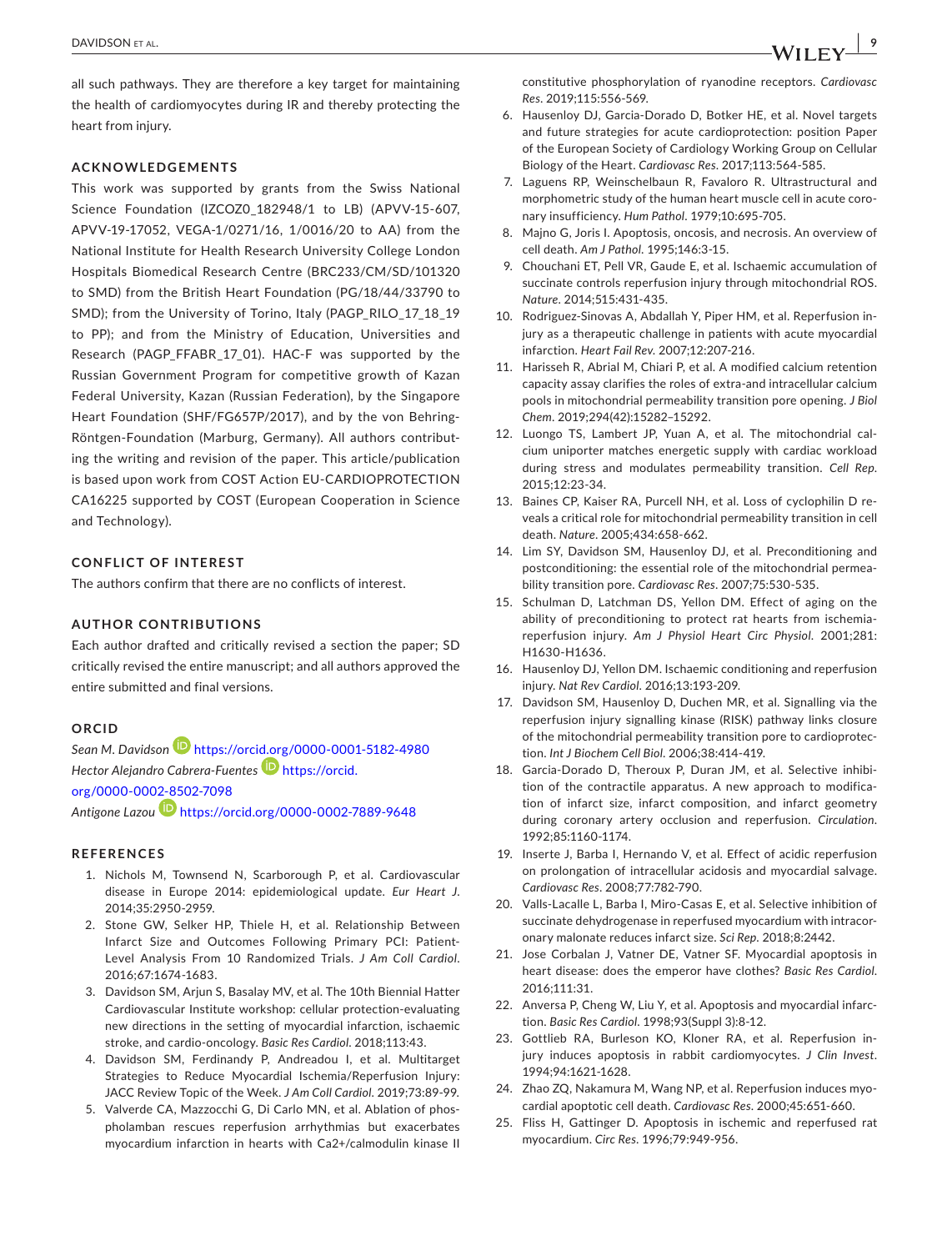# **10 |**  DAVIDSON et al.

- 26. Kajstura J, Cheng W, Reiss K, et al. Apoptotic and necrotic myocyte cell deaths are independent contributing variables of infarct size in rats. *Lab Invest*. 1996;74:86-107.
- 27. Lazou A, Iliodromitis EK, Cieslak D, et al. Ischemic but not mechanical preconditioning attenuates ischemia/reperfusion induced myocardial apoptosis in anaesthetized rabbits: the role of Bcl-2 family proteins and ERK1/2. *Apoptosis*. 2006;11: 2195-2204.
- 28. McCully JD, Wakiyama H, Hsieh YJ, et al. Differential contribution of necrosis and apoptosis in myocardial ischemia-reperfusion injury. *Am J Physiol Heart Circ Physiol*. 2004;286:H1923-H1935.
- 29. Holly TA, Drincic A, Byun Y, et al. Caspase inhibition reduces myocyte cell death induced by myocardial ischemia and reperfusion in vivo. *J Mol Cell Cardiol*. 1999;31:1709-1715.
- 30. Mocanu MM, Gadgil S, Yellon DM, et al. Mibefradil, a T-type and L-type calcium channel blocker, limits infarct size through a glibenclamide-sensitive mechanism. *Cardiovasc Drugs Ther*. 1999;13:115-122.
- 31. Saraste A, Pulkki K, Kallajoki M, et al. Apoptosis in human acute myocardial infarction. *Circulation*. 1997;95:320-323.
- 32. Sanchis D, Llovera M, Ballester M, et al. An alternative view of apoptosis in heart development and disease. *Cardiovasc Res*. 2008;77:448-451.
- 33. Sarosiek KA, Fraser C, Muthalagu N, et al. Developmental regulation of mitochondrial apoptosis by c-Myc governs age- and tissue-specific sensitivity to cancer therapeutics. *Cancer Cell*. 2017;31:142-156.
- 34. Inserte J, Cardona M, Poncelas-Nozal M, et al. Studies on the role of apoptosis after transient myocardial ischemia: genetic deletion of the executioner caspases-3 and -7 does not limit infarct size and ventricular remodeling. *Basic Res Cardiol*. 2016;111:18.
- 35. Condorelli G, Roncarati R, Ross J Jr, et al. Heart-targeted overexpression of caspase3 in mice increases infarct size and depresses cardiac function. *Proc Natl Acad Sci U S A*. 2001;98:9977-9982.
- 36. Ohno M, Takemura G, Ohno A, et al. "Apoptotic" myocytes in infarct area in rabbit hearts may be oncotic myocytes with DNA fragmentation: analysis by immunogold electron microscopy combined with In situ nick end-labeling. *Circulation*. 1998;98:1422-1430.
- 37. Boisguerin P, Covinhes A, Gallot L, et al. A novel therapeutic peptide targeting myocardial reperfusion injury. *Cardiovasc Res*. 2020;116:633-644.
- 38. Ong SB, Samangouei P, Kalkhoran SB, et al. The mitochondrial permeability transition pore and its role in myocardial ischemia reperfusion injury. *J Mol Cell Cardiol*. 2015;78:23-34.
- 39. Ong SB, Kalkhoran SB, Cabrera-Fuentes HA, et al. Mitochondrial fusion and fission proteins as novel therapeutic targets for treating cardiovascular disease. *Eur J Pharmacol*. 2015;763:104-114.
- 40. Yang M, Linn BS, Zhang Y, et al. Mitophagy and mitochondrial integrity in cardiac ischemia-reperfusion injury. *Biochim Biophys Acta Mol Basis Dis*. 2019;1865:2293-2302.
- 41. Ong SB, Subrayan S, Lim SY, et al. Inhibiting mitochondrial fission protects the heart against ischemia/reperfusion injury. *Circulation*. 2010;121:2012-2022.
- 42. Gurung P, Lukens JR, Kanneganti TD. Mitochondria: diversity in the regulation of the NLRP3 inflammasome. *Trends Mol Med*. 2015;21:193-201.
- 43. Saito T, Sadoshima J. Molecular mechanisms of mitochondrial autophagy/mitophagy in the heart. *Circ Res*. 2015;116:1477-1490.
- 44. Tong M, Sadoshima J. Mitochondrial autophagy in cardiomyopathy. *Curr Opin Genet Dev*. 2016;38:8-15.
- 45. Jiang X, Jin T, Zhang H, et al. Current progress of mitochondrial quality control pathways underlying the pathogenesis of parkinson's disease. *Oxid Med Cell Longev*. 2019;2019:4578462.
- 46. Sun Y, Vashisht AA, Tchieu J, et al. Voltage-dependent anion channels (VDACs) recruit Parkin to defective mitochondria to promote mitochondrial autophagy. *J Biol Chem*. 2012;287:40652-40660.
- 47. Yang KC, Ma X, Liu H, et al. Tumor necrosis factor receptor-associated factor 2 mediates mitochondrial autophagy. *Circ Heart Fail*. 2015;8:175-187.
- 48. Hamacher-Brady A, Brady NR. Mitophagy programs: mechanisms and physiological implications of mitochondrial targeting by autophagy. *Cell Mol Life Sci*. 2016;73:775-795.
- 49. Jian B, Wang D, Chen D, et al. Hypoxia-induced alteration of mitochondrial genes in cardiomyocytes: role of Bnip3 and Pdk1. *Shock*. 2010;34:169-175.
- 50. Liu L, Feng D, Chen G, et al. Mitochondrial outer-membrane protein FUNDC1 mediates hypoxia-induced mitophagy in mammalian cells. *Nat Cell Biol*. 2012;14:177-185.
- 51. Chen G, Han Z, Feng D, et al. A regulatory signaling loop comprising the PGAM5 phosphatase and CK2 controls receptor-mediated mitophagy. *Mol Cell*. 2014;54:362-377.
- 52. Moyzis AG, Sadoshima J, Gustafsson AB. Mending a broken heart: the role of mitophagy in cardioprotection. *Am J Physiol Heart Circ Physiol*. 2015;308:H183-H192.
- 53. Kroemer G, Levine B. Autophagic cell death: the story of a misnomer. *Nat Rev Mol Cell Biol*. 2008;9:1004-1010.
- 54. Ong S-B, Khalkoran SB, Hernandez-Resendiz S, et al. Mitochondrial-shaping proteins in cardiac health and disease - The long and the short of it!. *Cardiovasc Drugs Ther*. 2017.
- 55. Dosenko VE, Nagibin VS, Tumanovska LV, et al. Protective effect of autophagy in anoxia-reoxygenation of isolated cardiomyocyte? *Autophagy*. 2006;2:305-306.
- 56. Maiuri MC, Zalckvar E, Kimchi A, et al. Self-eating and self-killing: crosstalk between autophagy and apoptosis. *Nat Rev Mol Cell Biol*. 2007;8:741-752.
- 57. Tanaka Y, Guhde G, Suter A, et al. Accumulation of autophagic vacuoles and cardiomyopathy in LAMP-2-deficient mice. *Nature*. 2000;406:902-906.
- 58. Matsui Y, Takagi H, Qu X, et al. Distinct roles of autophagy in the heart during ischemia and reperfusion: roles of AMP-activated protein kinase and Beclin 1 in mediating autophagy. *Circ Res*. 2007;100:914-922.
- 59. Gottlieb RA, Mentzer RM Jr. Autophagy: an affair of the heart. *Heart Fail Rev*. 2013;18:575-584.
- 60. Adameova A, Goncalvesova E, Szobi A, et al. Necroptotic cell death in failing heart: relevance and proposed mechanisms. *Heart Fail Rev*. 2016;21:213-221.
- 61. Adameova A, Hrdlicka J, Szobi A, et al. Evidence of necroptosis in hearts subjected to various forms of ischemic insults. *Can J Physiol Pharmacol*. 2017;95:1163-1169.
- 62. Mishra PK, Adameova A, Hill JA, et al. Guidelines for evaluating myocardial cell death. *Am J Physiol Heart Circ Physiol*. 2019.
- 63. Szobi A, Farkasova-Ledvenyiova V, Lichy M, et al. Cardioprotection of ischaemic preconditioning is associated with inhibition of translocation of MLKL within the plasma membrane. *J Cell Mol Med*. 2018;22:4183-4196.
- 64. Koshinuma S, Miyamae M, Kaneda K, et al. Combination of necroptosis and apoptosis inhibition enhances cardioprotection against myocardial ischemia-reperfusion injury. *J Anesth*. 2014;28:235-241.
- 65. Qin D, Wang X, Li Y, et al. MicroRNA-223-5p and -3p cooperatively suppress necroptosis in ischemic/reperfused hearts. *J Biol Chem*. 2016;291:20247-20259.
- 66. Lim SY, Davidson SM, Mocanu MM, et al. The cardioprotective effect of necrostatin requires the cyclophilin-D component of the mitochondrial permeability transition pore. *Cardiovasc Drugs Ther*. 2007;21:467-469.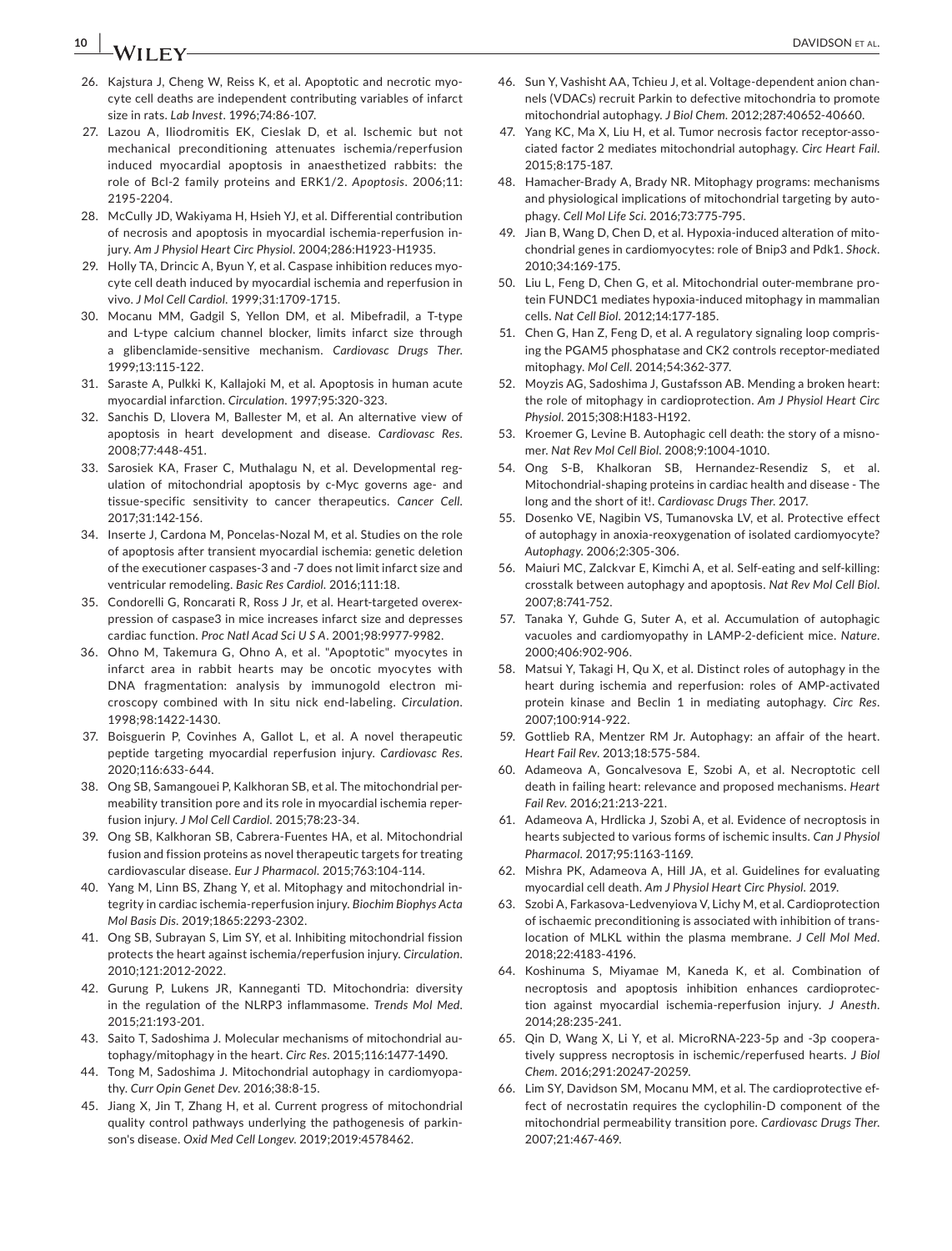- 67. Smith CC, Davidson SM, Lim SY, et al. Necrostatin: a potentially novel cardioprotective agent? *Cardiovasc Drugs Ther*. 2007;21:227-233.
- 68. Oerlemans MI, Liu J, Arslan F, et al. Inhibition of RIP1-dependent necrosis prevents adverse cardiac remodeling after myocardial ischemia-reperfusion in vivo. *Basic Res Cardiol*. 2012;107:270.
- 69. Luedde M, Lutz M, Carter N, et al. RIP3, a kinase promoting necroptotic cell death, mediates adverse remodelling after myocardial infarction. *Cardiovasc Res*. 2014;103:206-216.
- 70. Ghardashi Afousi A, Gaeini A, Rakhshan K, et al. Targeting necroptotic cell death pathway by high-intensity interval training (HIIT) decreases development of post-ischemic adverse remodelling after myocardial ischemia / reperfusion injury. *J Cell Commun Signal*. 2018.
- 71. Zhang T, Zhang Y, Cui M, et al. CaMKII is a RIP3 substrate mediating ischemia- and oxidative stress-induced myocardial necroptosis. *Nat Med*. 2016;22:175-182.
- 72. She L, Tu H, Zhang YZ, et al. Inhibition of phosphoglycerate mutase 5 reduces necroptosis in rat hearts following ischemia/reperfusion through suppression of dynamin-related protein 1. *Cardiovasc Drugs Ther*. 2019;33:13-23.
- 73. Hou H, Wang Y, Li Q, et al. The role of RIP3 in cardiomyocyte necrosis induced by mitochondrial damage of myocardial ischemia-reperfusion. *Acta Biochim Biophys Sin (Shanghai)*. 2018;50:1131-1140.
- 74. Lu W, Sun JH, Yoon JS, et al. Mitochondrial protein PGAM5 regulates mitophagic protection against cell necroptosis. *PLoS One*. 2016;11.
- 75. Kaczmarek A, Vandenabeele P, Krysko DV. Necroptosis: the release of damage-associated molecular patterns and its physiological relevance. *Immunity*. 2013;38:209-223.
- 76. Petrie EJ, Hildebrand JM, Murphy JM. Insane in the membrane: a structural perspective of MLKL function in necroptosis. *Immunol Cell Biol*. 2017;95:152-159.
- 77. Tanzer MC, Matti I, Hildebrand JM, et al. Evolutionary divergence of the necroptosis effector MLKL. *Cell Death Differ*. 2016;23:1185-1197.
- 78. Rohde K, Kleinesudeik L, Roesler S, et al. A Bak-dependent mitochondrial amplification step contributes to Smac mimetic/glucocorticoid-induced necroptosis. *Cell Death Differ*. 2017;24:83-97.
- 79. Chen D, Tong J, Yang L, et al. PUMA amplifies necroptosis signaling by activating cytosolic DNA sensors. *Proc Natl Acad Sci U S A*. 2018;115:3930-3935.
- 80. Gan I, Jiang J, Lian D, et al. Mitochondrial permeability regulates cardiac endothelial cell necroptosis and cardiac allograft rejection. *Am J Transplant*. 2019;19:686-698.
- 81. Rauf A, Shah M, Yellon DM, et al. Role of caspase 1 in ischemia/ reperfusion injury of the myocardium. *J Cardiovasc Pharmacol*. 2019;74:194-200.
- 82. Fernandes-Alnemri T, Wu J, Yu JW, et al. The pyroptosome: a supramolecular assembly of ASC dimers mediating inflammatory cell death via caspase-1 activation. *Cell Death Differ*. 2007;14:1590-1604.
- 83. Russo HM, Rathkey J, Boyd-Tressler A, et al. Active caspase-1 induces plasma membrane pores that precede pyroptotic lysis and are blocked by lanthanides. *J Immunol*. 2016;197:1353-1367.
- 84. Shi J, Zhao Y, Wang K, et al. Cleavage of GSDMD by inflammatory caspases determines pyroptotic cell death. *Nature*. 2015;526:660-665.
- 85. Taabazuing CY, Okondo MC, Bachovchin DA. Pyroptosis and apoptosis pathways engage in bidirectional crosstalk in monocytes and macrophages. *Cell Chem Biol*. 2017;24(507–14):e4.
- 86. Kang TB, Yang SH, Toth B, et al. Caspase-8 blocks kinase RIPK3 mediated activation of the NLRP3 inflammasome. *Immunity*. 2013;38:27-40.
- 87. Zuurbier CJ, Abbate A, Cabrera-Fuentes HA, et al. Innate immunity as a target for acute cardioprotection. *Cardiovasc Res*. 2018.
- 88. Pomerantz BJ, Reznikov LL, Harken AH, et al. Inhibition of caspase 1 reduces human myocardial ischemic dysfunction via inhibition of IL-18 and IL-1beta. *Proc Natl Acad Sci U S A*. 2001;98:2871-2876.
- 89. Frantz S, Ducharme A, Sawyer D, et al. Targeted deletion of caspase-1 reduces early mortality and left ventricular dilatation following myocardial infarction. *J Mol Cell Cardiol*. 2003;35:685-694.
- 90. Kawaguchi M, Takahashi M, Hata T, et al. Inflammasome activation of cardiac fibroblasts is essential for myocardial ischemia/reperfusion injury. *Circulation*. 2011;123:594-604.
- 91. Mezzaroma E, Toldo S, Farkas D, et al. The inflammasome promotes adverse cardiac remodeling following acute myocardial infarction in the mouse. *Proc Natl Acad Sci U S A*. 2011;108:19725-19730.
- 92. Sandanger O, Ranheim T, Vinge LE, et al. The NLRP3 inflammasome is up-regulated in cardiac fibroblasts and mediates myocardial ischaemia-reperfusion injury. *Cardiovasc Res*. 2013;99:164-174.
- 93. Mastrocola R, Penna C, Tullio F, et al. Pharmacological inhibition of NLRP3 inflammasome attenuates myocardial ischemia/reperfusion injury by activation of RISK and mitochondrial pathways. *Oxid Med Cell Longev*. 2016;2016:5271251.
- 94. Luo B, Li B, Wang W, et al. NLRP3 gene silencing ameliorates diabetic cardiomyopathy in a type 2 diabetes rat model. *PLoS One*. 2014;9:e104771.
- 95. Toldo S, Mezzaroma E, Mauro AG, et al. The inflammasome in myocardial injury and cardiac remodeling. *Antioxid Redox Signal*. 2015;22:1146-1161.
- 96. Toldo S, Marchetti C, Mauro AG, et al. Inhibition of the NLRP3 inflammasome limits the inflammatory injury following myocardial ischemia-reperfusion in the mouse. *Int J Cardiol*. 2016;209:215-220.
- 97. Liu Y, Lian K, Zhang L, et al. TXNIP mediates NLRP3 inflammasome activation in cardiac microvascular endothelial cells as a novel mechanism in myocardial ischemia/reperfusion injury. *Basic Res Cardiol*. 2014;109:415.
- 98. Toldo S, Mezzaroma E, McGeough MD, et al. Independent roles of the priming and the triggering of the NLRP3 inflammasome in the heart. *Cardiovasc Res*. 2015;105:203-212.
- 99. Mastrocola R, Collino M, Penna C, et al. Maladaptive modulations of NLRP3 inflammasome and cardioprotective pathways are involved in diet-induced exacerbation of myocardial ischemia/reperfusion injury in mice. *Oxid Med Cell Longev*. 2016;2016:3480637.
- 100. Zhou R, Yazdi AS, Menu P, et al. A role for mitochondria in NLRP3 inflammasome activation. *Nature*. 2011;469:221-225.
- 101. Nakahira K, Haspel JA, Rathinam VA, et al. Autophagy proteins regulate innate immune responses by inhibiting the release of mitochondrial DNA mediated by the NALP3 inflammasome. *Nat Immunol*. 2011;12:222-230.
- 102. Heid ME, Keyel PA, Kamga C, et al. Mitochondrial reactive oxygen species induces NLRP3-dependent lysosomal damage and inflammasome activation. *J Immunol*. 2013;191:5230-5238.
- 103. Yabal M, Calleja DJ, Simpson DS, et al. Stressing out the mitochondria: mechanistic insights into NLRP3 inflammasome activation. *J Leukoc Biol*. 2019;105:377-399.
- 104. Zhong Z, Liang S, Sanchez-Lopez E, et al. New mitochondrial DNA synthesis enables NLRP3 inflammasome activation. *Nature*. 2018;560:198-203.
- 105. Iyer SS, He Q, Janczy JR, et al. Mitochondrial cardiolipin is required for Nlrp3 inflammasome activation. *Immunity*. 2013;39:311-323.
- 106. He Y, Zeng MY, Yang D, et al. NEK7 is an essential mediator of NLRP3 activation downstream of potassium efflux. *Nature*. 2016;530:354-357.
- 107. Shi H, Wang Y, Li X, et al. NLRP3 activation and mitosis are mutually exclusive events coordinated by NEK7, a new inflammasome component. *Nat Immunol*. 2016;17:250-258.